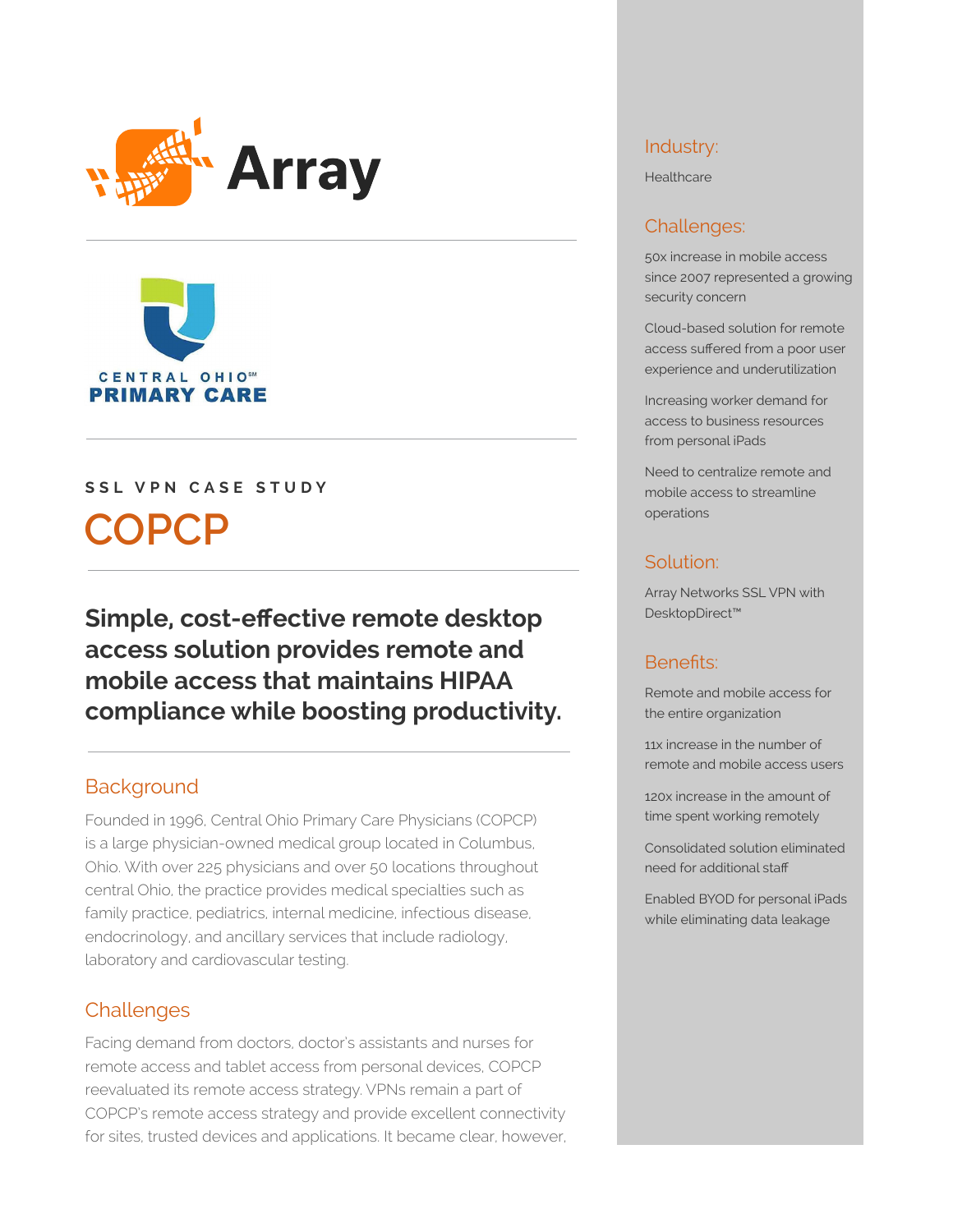

that VPNs were not ideal for giving physicians a single, familiar environment from which to work anywhere, nor were they ideal for deploying remote access where data leakage is a primary concern. Moreover, VPNs proved to be less than ideal for addressing the cost, compliance and application availability issues associated with personal devices such as iPads, iPhones and Android devices.

A new approach was needed; one that complemented COPCP's existing VPN solution, enabled full application availability, eliminated the potential for data leakage, allowed the use of personal devices and did not require increased support on the part of IT.

# Solution and Results

COPCP runs electronic medical records (EMR), patient management (PM) and other healthcare applications from their headquarters data center to physician offices over leased line connections. At clinics and physician offices, doctors, doctor's assistants and nurses have their own PC workstations which they use to securely access patient data, applications and files. It was therefore decided that the safest, simplest and most costeffective way to enable remote and tablet access was to have COPCP employees remotely control their primary work environment from personal devices.

To enable this strategy, COPCP selected Array Networks' SSL VPN with DesktopDirect. DesktopDirect is a remote desktop access solution that enables users to seamlessly access work PCs from any location as if they were in the office. Unlike VPNs, DesktopDirect enables workers to access physical and virtual office desktops from any remote location while keeping data off the network. Whether users are at their home office, a customer or partner site or on an iPhone, iPad or

Android device, they can work just as if they were sitting in the office without the risk of data leaving the network.

The DesktopDirect appliance was deployed at COPCP headquarters and PCs at physician offices were quickly set up for access using Array Registration Technology (ART). COPCP employees then downloaded the DesktopDirect mobile app to their tablets and smart phones and bookmarked the DesktopDirect Web portal on their home computers to enable anytime, anywhere access.

*"We evaluated various solutions and choosing Array's robust secure access solutions was an easy decision. Array DesktopDirect and secure access appliances not only perform to our expectations, they are also very cost-efficient, easy to implement and easy to administer. Having had a great experience working with Array previously with its load balancing solutions, we continue to be very satisfied now with the remote access solutions and the great customer support we have received. We look forward to maintaining our partnership with Array and expanding our use of DesktopDirect."*

> **Steven Schneider Chief Information Security Officer, COPCP**

Running DesktopDirect, COPCP was able to meet all of their objectives for remote and tablet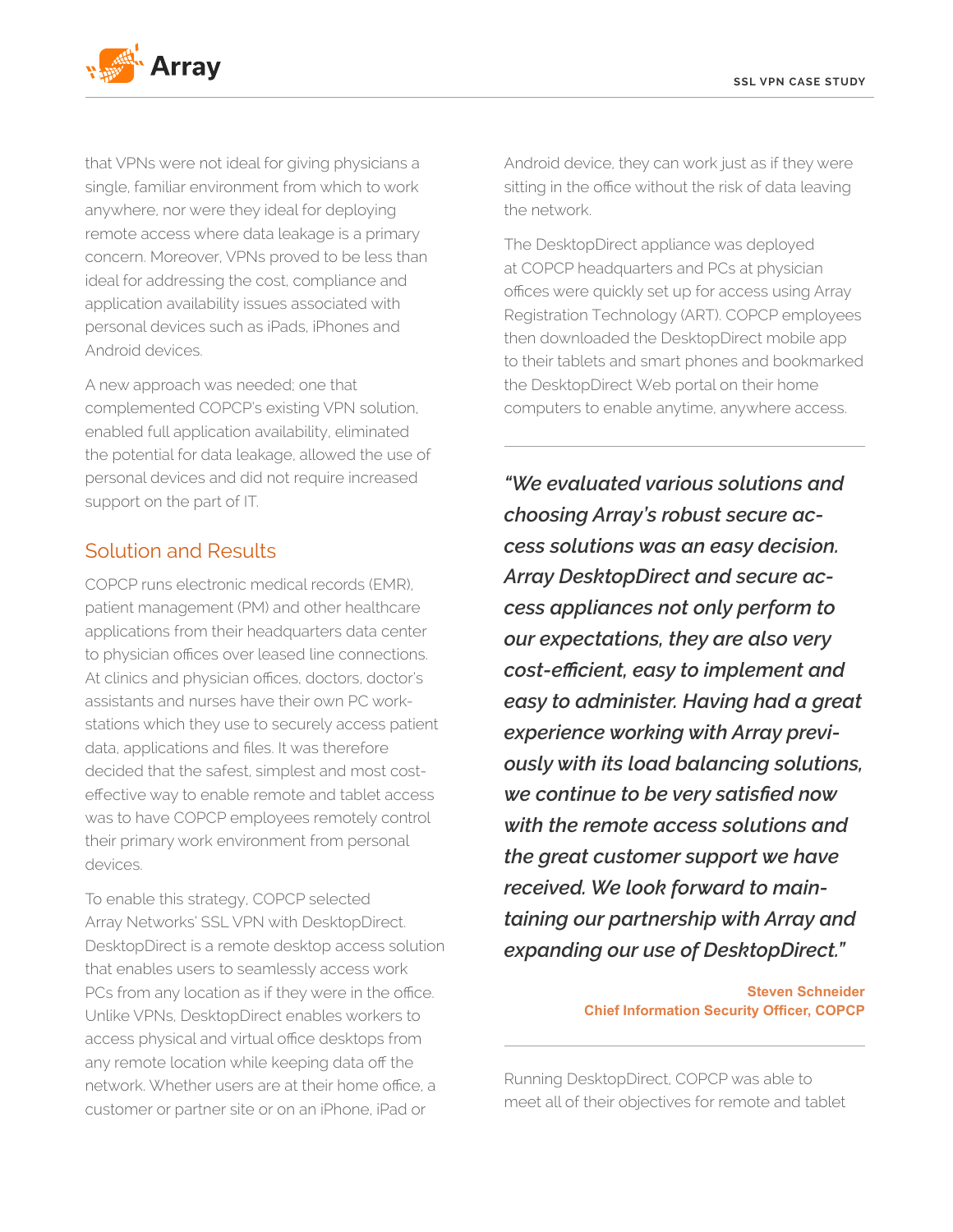

access and at the same time enable a bring-yourown-device (BYOD) strategy. Because remote devices provide a window to control primary office PCs, users have full application availability – without the need for IT to invest in additional licenses or environments. Because tablets and remote devices are "off-network," security and compliance policies on office PCs are extended and maintained. Data never leaves the network, never mixes with personal data and never exists on remote devices. Moreover, because DesktopDirect runs on any browser and on any Android or iOS device, COPCP's healthcare professionals are free to use whichever platform best suits their needs, without the need for extensive mobile device management.

# **Benefits**

The impact of DesktopDirect has been overwhelmingly positive. Doctors are able to renew prescriptions anytime, anywhere and are able to move seamlessly between exam rooms while using their iPads and other tablet devices. Many doctors begin and end their days working from home; with DesktopDirect they are able to work using the same environment regardless of where they are, and can print documents remotely and have them waiting for them when they arrive in the office.

The IT department was able to retire tablet PCs – previously used to enable mobility – and was able to reduce their dependence on VPNs, thereby reducing their exposure to data leakage. With one solution, COPCP was able to solve their remote and tablet access challenges and reduce cost and complexity while improving security and productivity.

## Summary

DesktopDirect is a proven solution for providing simple and secure access to electronic health records and has significantly improved the quality of patient care for COPCP members. The speed of patients' healthcare treatment has been enhanced dramatically, which has been critically important, particularly for those being treated in the emergency room. In addition to solving IT challenges in the areas of remote and mobile access, DesktopDirect has enabled COPCP's healthcare practitioners to do their jobs better, delivering significant ROI for both the organization and its patients.